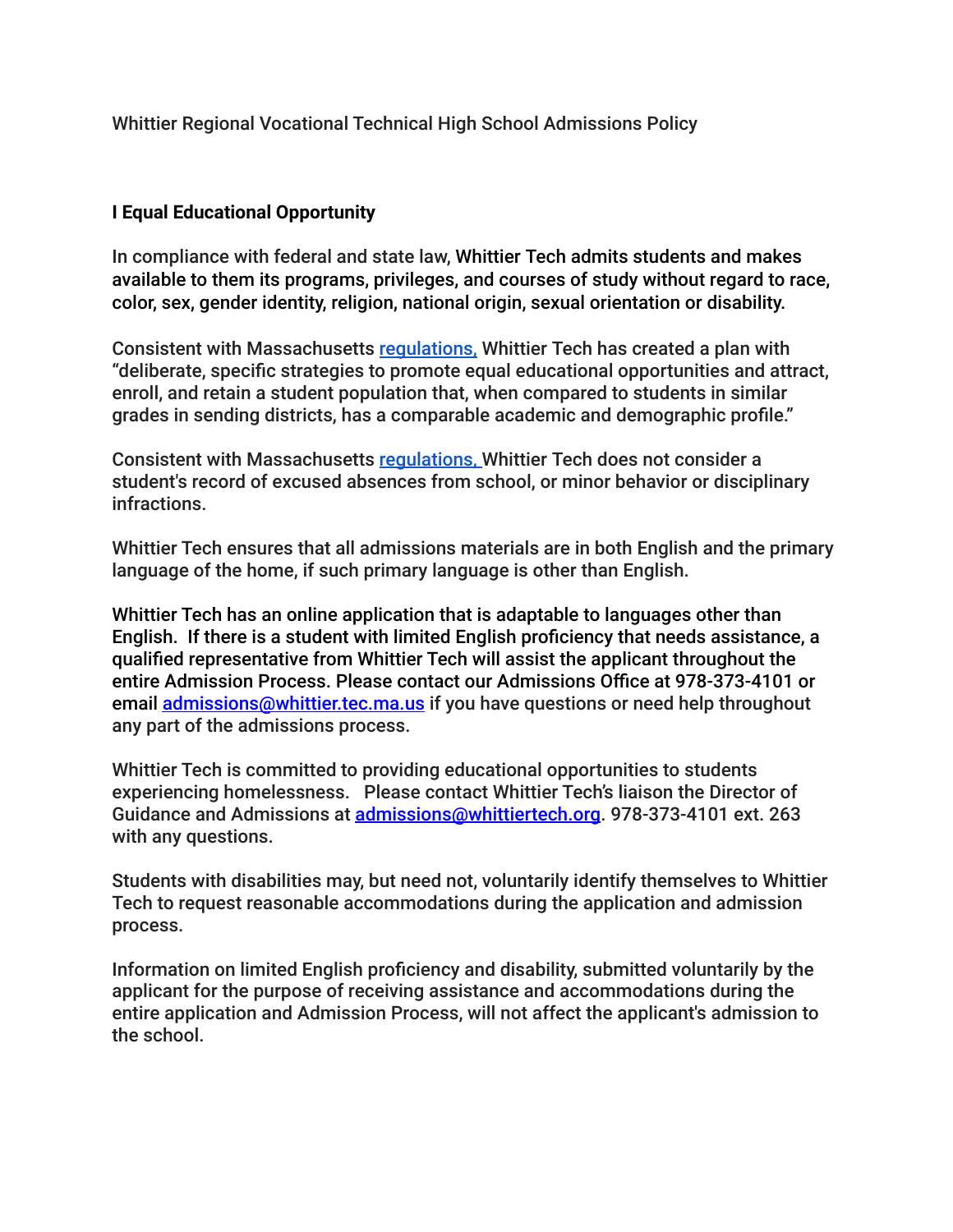## **II Eligibility**

### **Resident Students**

Any eighth, ninth, or tenth grade student who is a resident of the Whittier Tech Regional Vocational District, who expects to be promoted by their local district to the grade they seek to enter, is eligible to apply for fall admission or admission during the school year, subject to the availability of openings. Resident students will be evaluated using the criteria contained in this Admission Policy. Whittier Regional Vocational School District does not have a predetermined city/town quota in regard to the number of students accepted from sending communities.

#### **Homeschooled Students**

Any student who is formally being home schooled and is a resident of the Whittier Tech Regional Vocational District is eligible to apply for fall admission or admission during the school year to grades nine through eleven provided all admission criteria are followed. Additionally, the home schooled student's parent(s)/guardian(s) must submit a copy of the home school approval letter from the local school superintendent, provide documentation showing the approval of the curriculum and provide evidence of work reflecting state benchmarks. Home schooled students will be evaluated using the criteria contained in this Admission Policy.

## **Transfer students**

Transfer students from other M.G.L. c.74 state approved vocational technical programs who move into the Whittier Regional Vocational Technical School District are eligible to apply for fall admission or admission during the school year to grades nine through twelve at Whittier Tech provided they expect to be promoted by their current school to the grade they seek to enter. Transfer students will be evaluated using criteria contained in this Admission Policy.

#### **School Choice**

Whittier Tech School Committee votes annually in June as to whether or not to participate in the inter-district school choice program. The inter-district school choice program, M.G.L c. 76 allows parents/guardians to send their children to school in communities other than the city or town in which they reside. School Choice applicants may be accepted if Whittier Tech does not meet the desired enrollment number from our in-district students.

#### **III Organizational Structure**

Whittier Regional Vocational Technical High School is a public vocational/technical school in Haverhill, Massachusetts. It is operated by the Whittier Regional Vocational School District and is accredited by the New England Association of Schools and Colleges. Whittier is governed by a School Committee comprised of representatives from its sending districts. Whittier Tech is committed to providing quality academic and vocational career technical programs.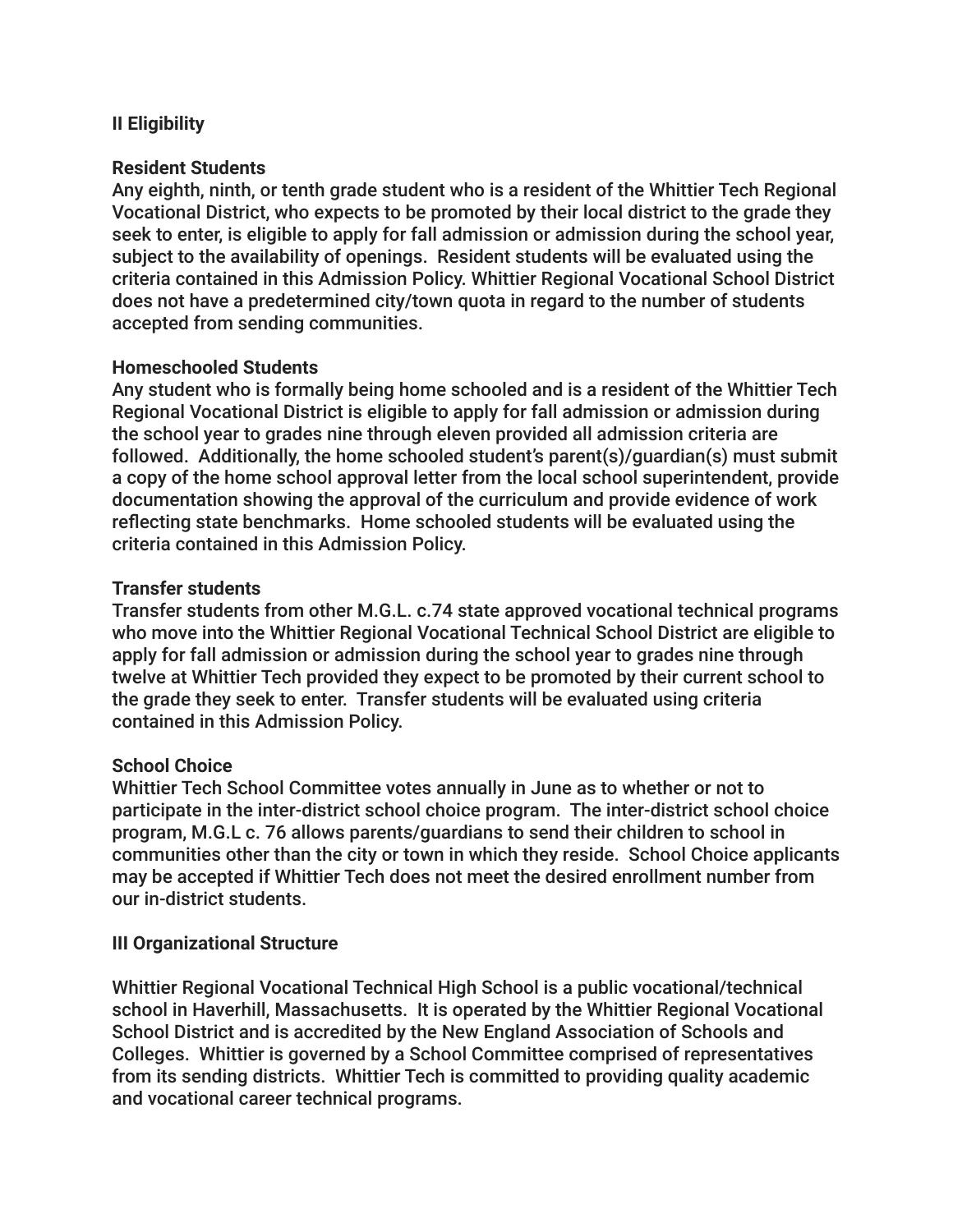It is the responsibility of Whittier Tech's Superintendent to oversee the administration of the Admissions Policy and to submit an annual attestation to the Department of Elementary and Secondary Education stating that Whittier's Admissions Policy complies with federal and state law and any relevant guidance.

Whittier Tech has an Admission Committee appointed by the Superintendent. Responsibilities of the Admissions Committee include:

- Determination of selective criteria
- Development and implementation of admission procedures
- Processing applications
- Ranking of students
- Acceptance of students according to the procedure and criteria in the Admission **Policy**
- Establishment and maintenance of a waiting list of acceptable candidates

Whittier Tech's Director of Guidance and Admissions, who is a member of the Admission Committee, is responsible for disseminating information about Whittier Tech. The Director of Guidance and Admissions reviews the applications and works directly with the sending schools' Guidance Department throughout the Admissions Process.

## **IV Admissions Communication Policies**

The Whittier Tech recruitment process includes deliberate, specific strategies to promote equal educational opportunities and attract, enroll, and retain a student population that, when compared to students in the Whittier Tech sending municipalities, have a comparable academic and demographic profile.

- 1. Whittier Tech offers tours to all 8th grade students from our sending districts during the school day. The Director of Guidance and Admission will decide on a mutually agreeable date allowing all students to tour the building. Transportation is provided by Whittier Tech
- 2. The Director of Guidance and Admission will visit all middle schools from sending districts and meet with interested 7th grade students.
- 3. The District will hold an Open House during the first Sunday of November. Prospective students and parent(s)/Guardian(s) have an opportunity to visit all vocational career technical programs, speak with teachers and meet with members of the Admission Team about all offerings available at Whittier Tech.
- 4. Whittier Tech offers brochures which describe vocational career technical programs and also include academic programming, sports, extracurricular activities and clubs, special education resources, and any pertinent information about the school that allows students to make informed decisions based on its offerings.
- 5. Whittier Tech has a comprehensive website available as a public resource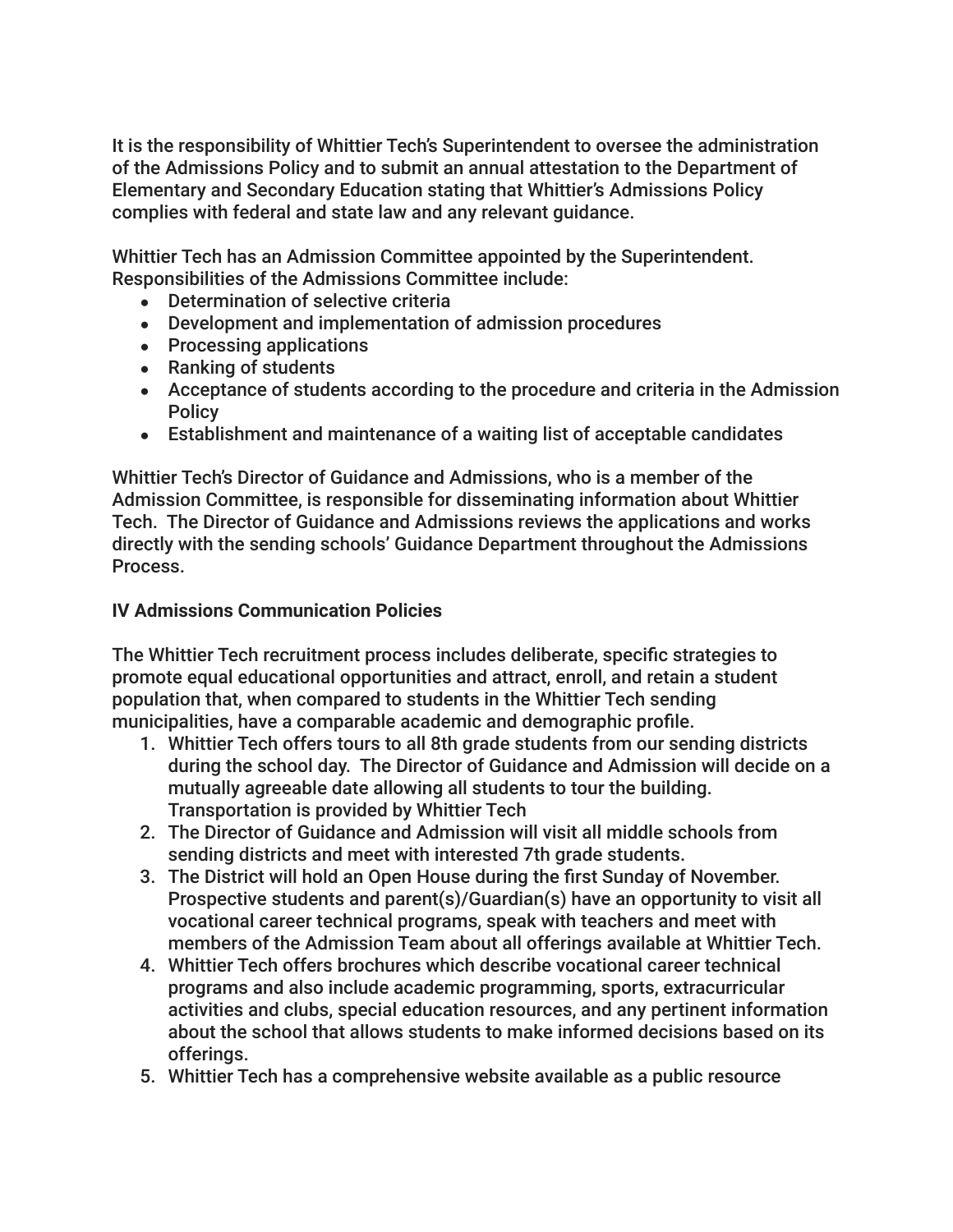- 6. Whittier Tech will provide translation and interpreter services to parents and students whose primary language is not English.
- 7. Publications will be in both English and Spanish. Whittier Tech ensures that all admissions materials are in both English and primary language of the home. Publications will be translated in other languages as needed.
- **V. Application Process**

# **A. APPLICATION PROCESS FOR FALL ADMISSION TO THE NINTH, TENTH, ELEVENTH GRADE**

- 1. Students interested in applying to Whittier Tech for admission to the ninth, tenth or eleventh grade can do so by applying online, obtaining an application from their local School Counselor or by accessing Whittier Tech's web page for an application.
- 2. After the application has been submitted, an applicant may:
	- a. Review the status of their applications by logging on to the account that they created when they submitted an online application. The applicant can also get status updates from the local School Counselor or the Director of Guidance and Admission at Whittier Tech. If an applicant does not have a school counselor, or in the case of homeschooling, the applicant should contact the Director of Guidance and Admissions at Whittier Tech.
	- b. Attend a scheduled interview at their local school with a Whittier Tech Admission Representative or call Whittier Tech's Director of Guidance and Admissions to interview on campus.
- 3. It is the responsibility of local school counselor to:
	- a. Complete their required school recommendation form and submit it to Whittier Tech's Director of Guidance and Admissions
	- b. Obtain the current year report card and prior year final report card and forward or upload those documents for use by the Director of Guidance and Admission at Whittier Tech.
- 4. A completed application for applicants includes:
	- a. Required signatures.
	- b. Final grades in English, social studies, math and science for the previous year and current year's report card.
	- c. Attendance records indicating number of unexcused absences.
	- d. An account of all discipline referral from the previous year and current school years that resulted in suspensions or expulsion pursuant to M.G.L. c71, 37H or 37H1/2, or resulted in suspension or expulsion for more than 10 days for a single infraction or cumulatively pursuant to M.G.L. c71 37H3/4

*The application information stated above is required*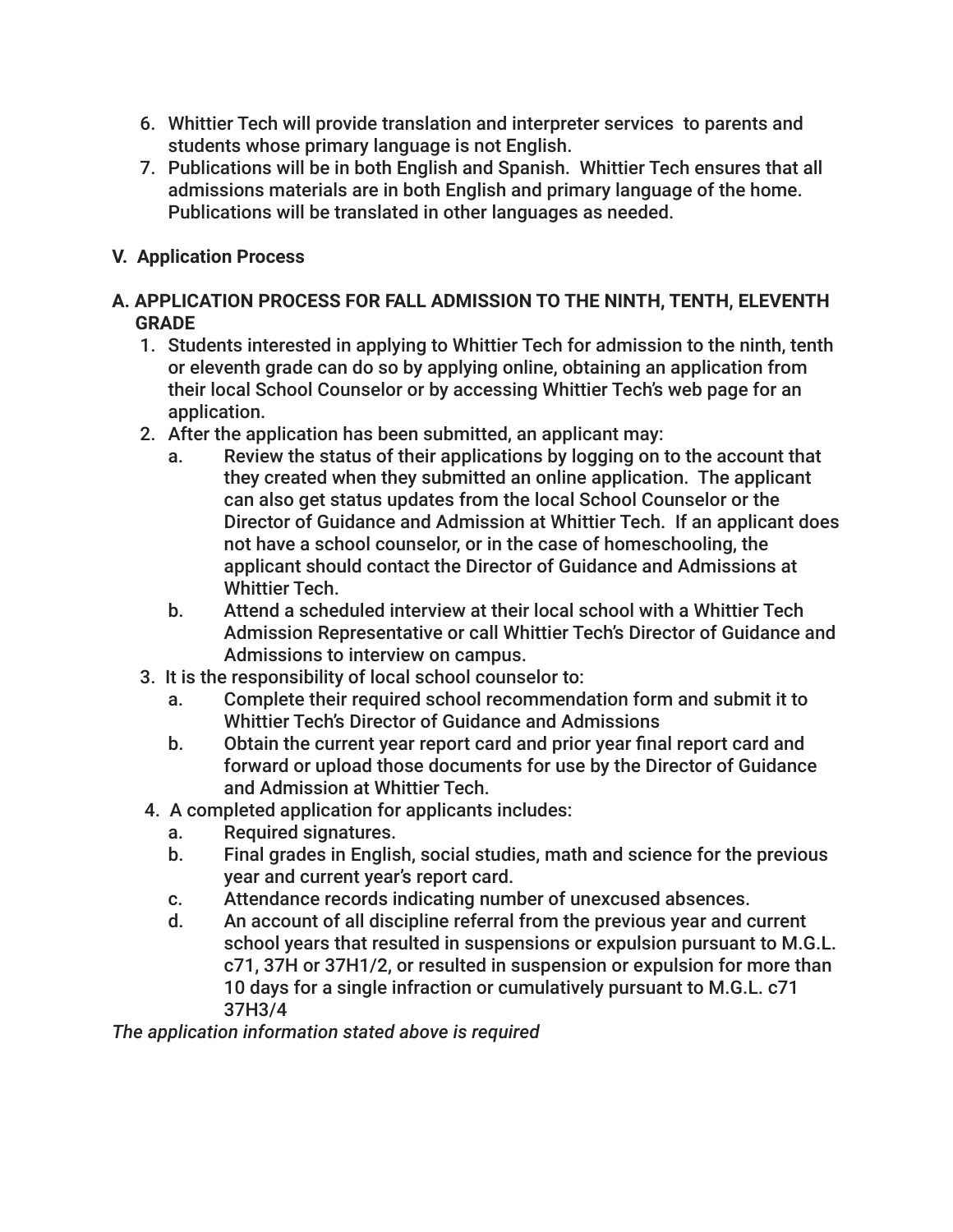- 5. If incomplete applications are received, the following procedures will be followed:
- a. The Whittier Tech Director of Guidance and Admission will notify the local School Counselor that the application is incomplete and will request completion.
- b. The applicant's parent(s)/guardian(s) will be notified by the Whittier Tech Admissions Office in the event that the problem is not resolved by the local school counselor.
- c. If after notifying the local school counselor and parent(s)/guardian(s) and the application remains incomplete for 10 school days, the application will be voided.

# **B. Application Process for Admission to the Twelfth grade (Transfer Student only)**

- 1. Students interested in applying to Whittier Tech for admission to the twelfth grade can do so by applying online, obtaining an application from their local school counselor, accessing Whittier Tech's web page for an application or visiting Whittier Tech's guidance department.
- 2. The applicant must have at least one year of vocational school experience in order to be considered for enrollment.
- 3. In order for the student to gain admission, the student would have to meet the criteria detailed in Section VI and there would also have to be openings available in the vocational program that they are studying at their current school. If there are no openings or if the same vocational program that they are studying at their current school has no openings, or if the student's same vocational program is not offered at Whittier Tech, the student would not gain admission.
- 4. Refer to Heading V, Section A, Numbers 2-5 for additional information.

# **C. Late Applicants**

Late applications will be accepted but may be processed after applications that have been received by the April 1st deadline. Accepted applications, they will be evaluated using the same criteria as other applications, and their composite score will be computed. They will be placed in rank order on the established waiting list. The waitlist will be evaluated as seats become available.

# **D. Transfer students**

Applications from students who are enrolled in a state-approved (Chapter74) vocational technical high school program in another school (transfer students) will be considered for admission (including admission during the school year) if they move into the Whittier Regional Vocational Technical School District and wish to pursue the same program of study at Whittier Tech, provided space in the school and/or program is available. All transfer applicants must attend an informational meeting at Whittier Tech. If the applicant or parent(s)/guardian(s)cannot provide transportation, an official from Whittier Tech will go to the local school to meet the applicant. Such applications will be evaluated in accordance with the provisions of the Admission Policy.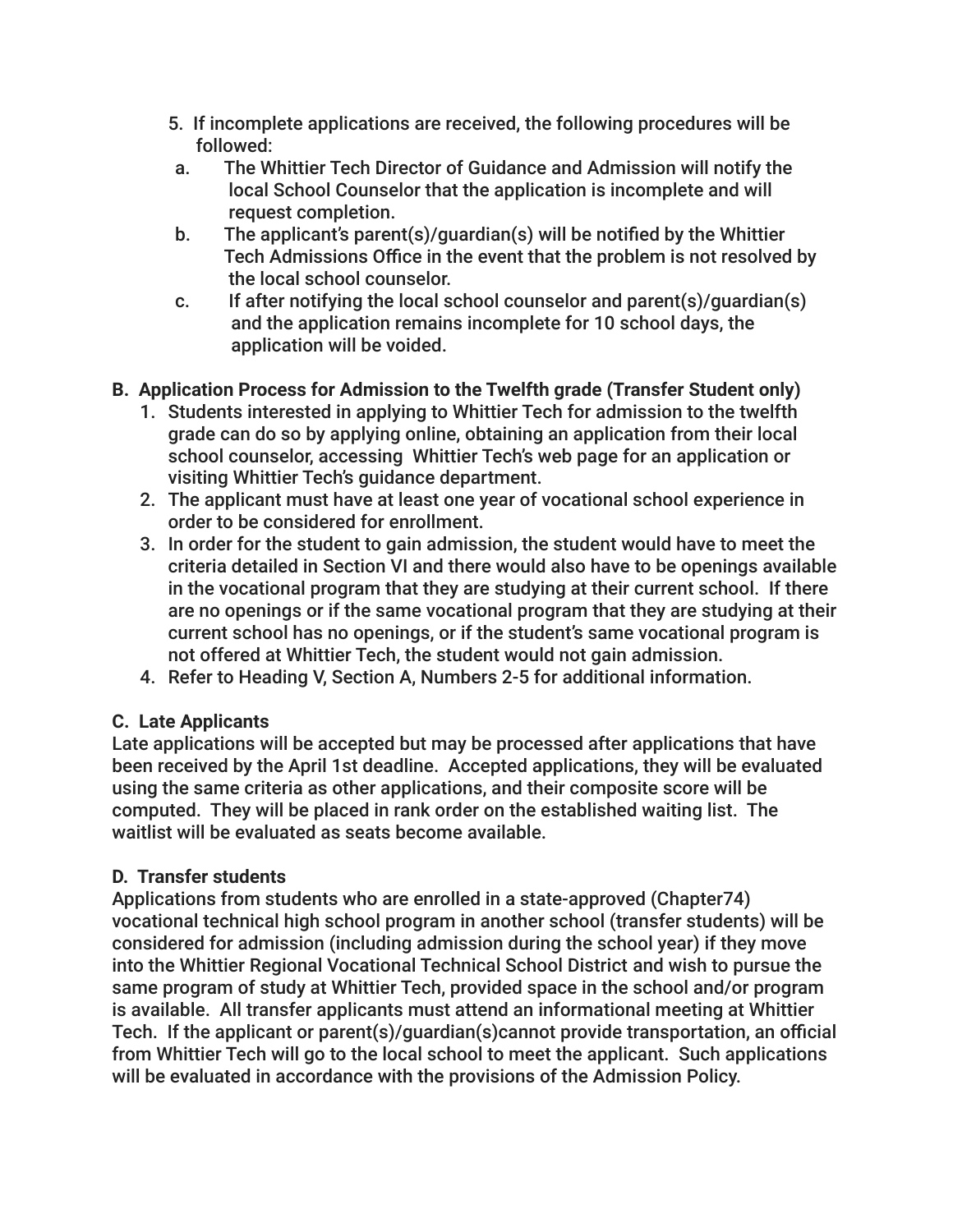### **E. Previously Withdrawn Students**

Students who withdraw from Whittier Tech and who are attending or not attending another high school may reapply for admission to Whittier Tech following the procedures contained in the Admission Policy. Those students will be evaluated using their current and previous school year's records.

## **F. Home Schooled Student**

Students who are formally being home schooled may apply for admission to Whittier Tech provided all admission criteria are followed. The home schooled student's parent(s)/guardian(s) must submit a copy of the home school approval letter from the local school superintendent, provide documentation showing the approval of the curriculum and provide evidence of work reflecting state benchmarks. Home schooled students will be accepted to Whittier Tech according to the selection criteria contained in this admission Policy.

## **VI. SELECTION PROCESS**

## **I Admissions:**

When more students apply to Whittier Tech than we have available seats, Whittier Tech uses a weighted admissions selective criteria and each applicant will receive a score derived from the sum of 5 subscores. All applicants for grades nine through twelve at Whittier Tech will be evaluated using the criteria contained in this admissions policy. Selective criteria is approved annually by the school committee.

Whittier Tech does not consider a student's record of excused absences from school, or minor behavior or disciplinary infractions. Whittier may consider student's conduct for which a suspension or expulsion was imposed pursuant to M.G.L. c.71 §37H or §37H1/2, or for which suspension or expulsion for more than 10 days was imposed pursuant to M.G.L. c.71 §37H3/4. Resident students who meet the minimum requirements for admission shall be admitted prior to acceptance of any non-resident students seeking the same program.

The admissions committee considers scholastic achievement, attendance, school behavior, local counselor's recommendation rating and an interview. Applications are reviewed, processed and assigned points based on the following rubric: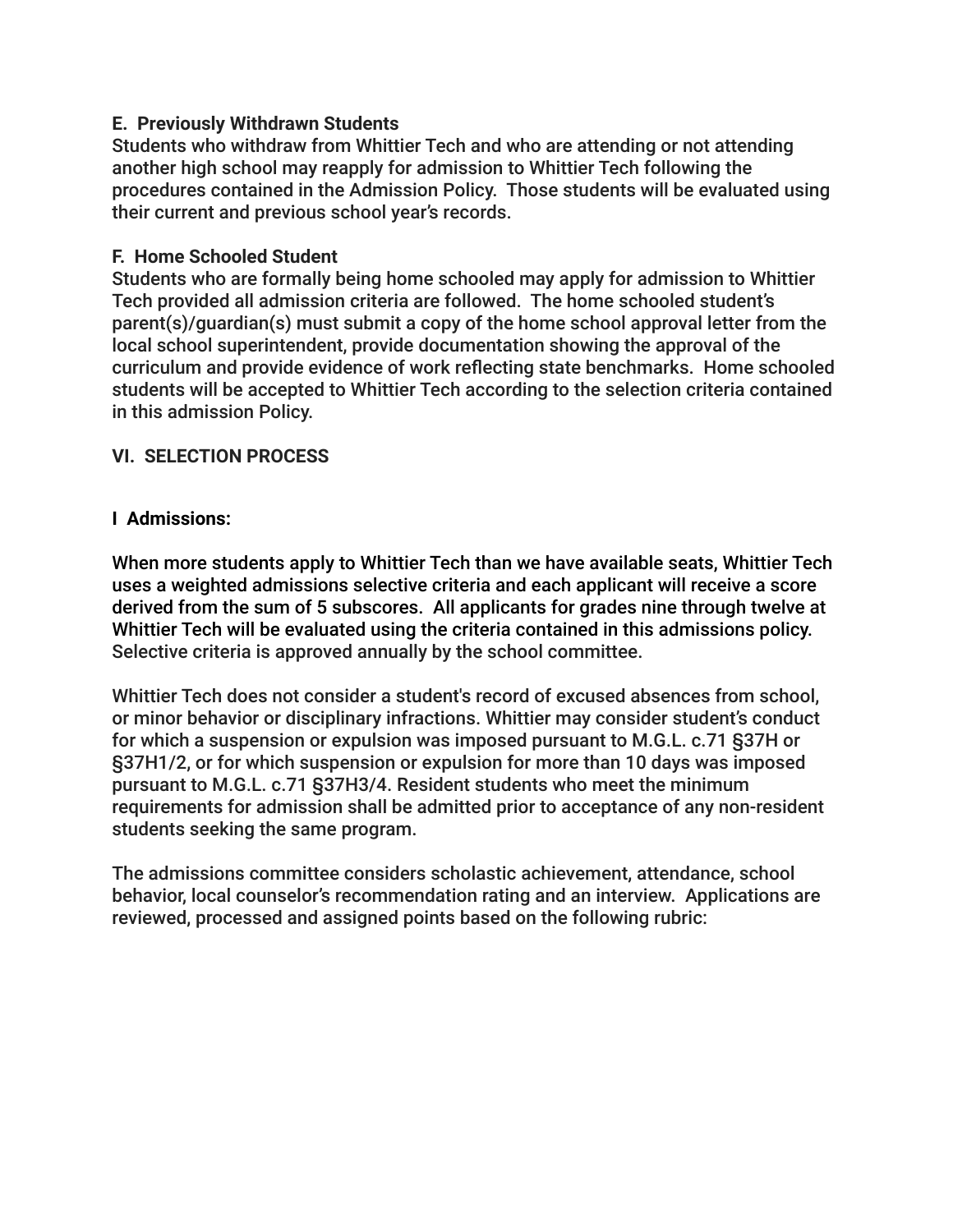| <b>Grade Averages</b> | <b>Point</b><br>S |
|-----------------------|-------------------|
| 90-100 (A-to<br>$A+$  | 30                |
| 80-89 (B- to B+)      | 25                |
| $70-79(C)$            | 20                |
| 65-69 (D or D+)       | 15                |
| $60-64$ (D-)          | 10                |
| $0-59(F)$             | 0                 |

**A. Scholastic Achievement: Maximum 30 points** 

For applications to grade 9 (fall admission), the average of grade 7 and terms 1 & 2 of grade 8 marks in English, social studies, mathematics and science from the local school report card are used. For applications to grades 10 & 11 (fall admission) the average of the previous school year and terms 1 & 2 of the current school year marks in English, social studies, mathematics and science from the local school report card are used.

**B. Attendance: Maximum 20 points** 

| <b>Total Days Absent -</b><br><b>Unexcused</b> | <b>Point</b><br>S |
|------------------------------------------------|-------------------|
| $0 - 10$                                       | 20                |
| $11 - 15$                                      | 15                |
| $16 - 20$                                      | 10                |
| 21-25                                          | 7                 |
| $26 - 30$                                      | 4                 |
| $31+$                                          | U                 |

For applications to grade 9 (fall admission), the sum of grade 7 and terms 1 & 2 grade 8 unexcused absences from the local school report card are used. For applications to grades 10 and 11 (fall admission) the sum of the previous school year and terms 1 & 2 current school year unexcused absences from the local school report card are used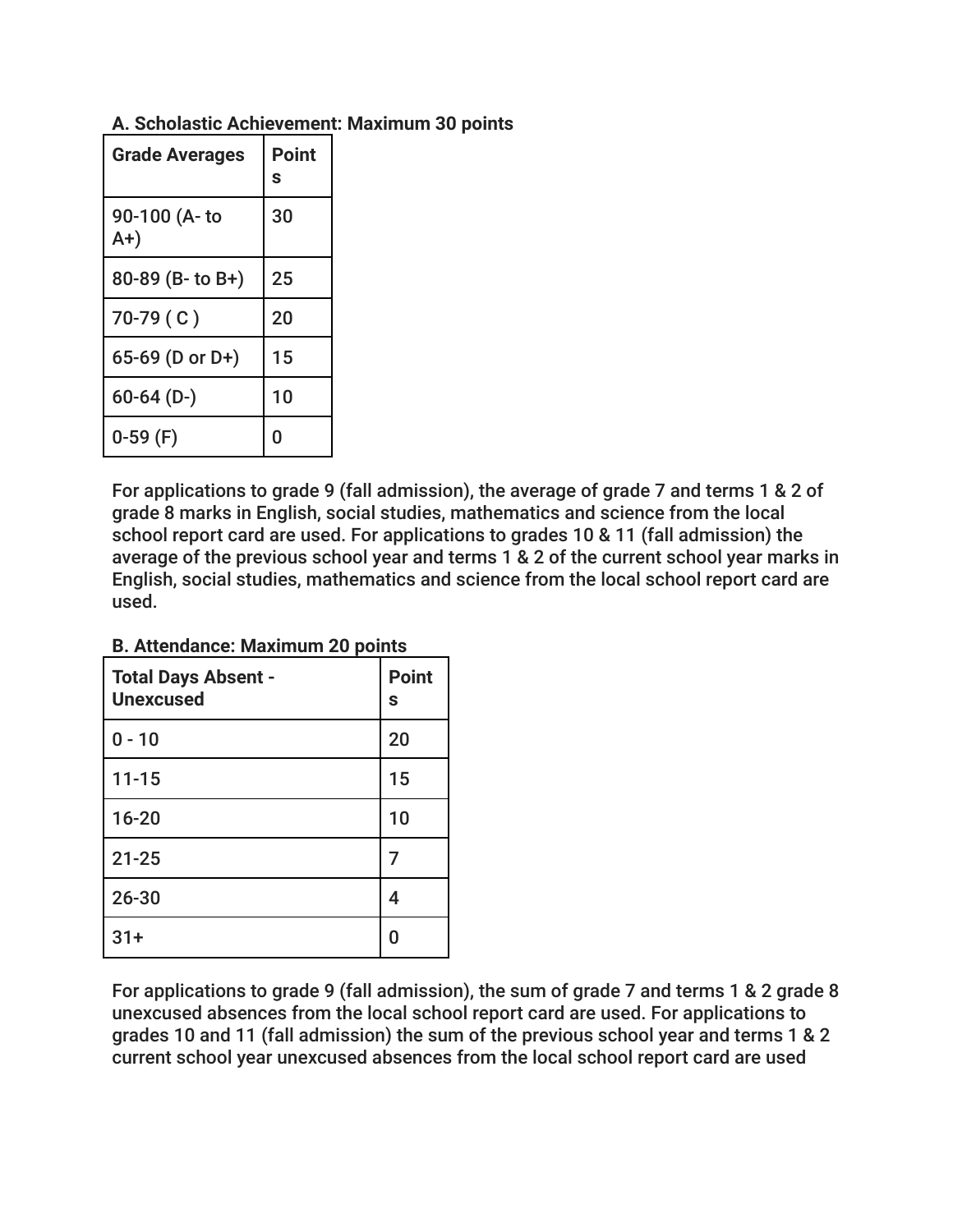#### **Excused and Unexcused Absences:**

Whittier Tech recognizes that on occasion parents may need to keep their child out of school for legitimate reasons. Therefore, in accordance with M.G.L. Chapter 76, Section 1 parent/guardians, may excuse their child from school up to seven days per a school year.

Absences beyond seven days will be marked as unexcused, unless there is documented illness. Whittier Tech does not consider a student's record of excused absences from school.

#### **C. School Discipline/Conduct: Maximum 10 points**

| <b>Discipline Rating</b>                                                                      | <b>7th Grade</b><br><b>Points</b> | <b>8th Grade</b><br><b>Points</b> |
|-----------------------------------------------------------------------------------------------|-----------------------------------|-----------------------------------|
| No suspensions or expulsions pursuant to M.G.L. c. 71<br>37H, 37H 1/2, and/or 37H 3/4.        | 5                                 | 5                                 |
| 1 or more suspensions or expulsions pursuant to M.G.L.<br>c. 71 37H, 37H 1/2, and/or 37H 3/4. |                                   |                                   |

## **D. Sending School Recommendation: Maximum 10 points**

| <b>Rating</b>        | <b>Point</b><br>S |
|----------------------|-------------------|
| <b>Excellent</b>     | 10                |
| <b>Above Average</b> | 7                 |
| Average              | 4                 |
| <b>Below Average</b> | $\overline{2}$    |
|                      |                   |

A maximum of 10 points will be given from the recommendation of the sending school counselor and/or other sending school personnel who knows the candidate best.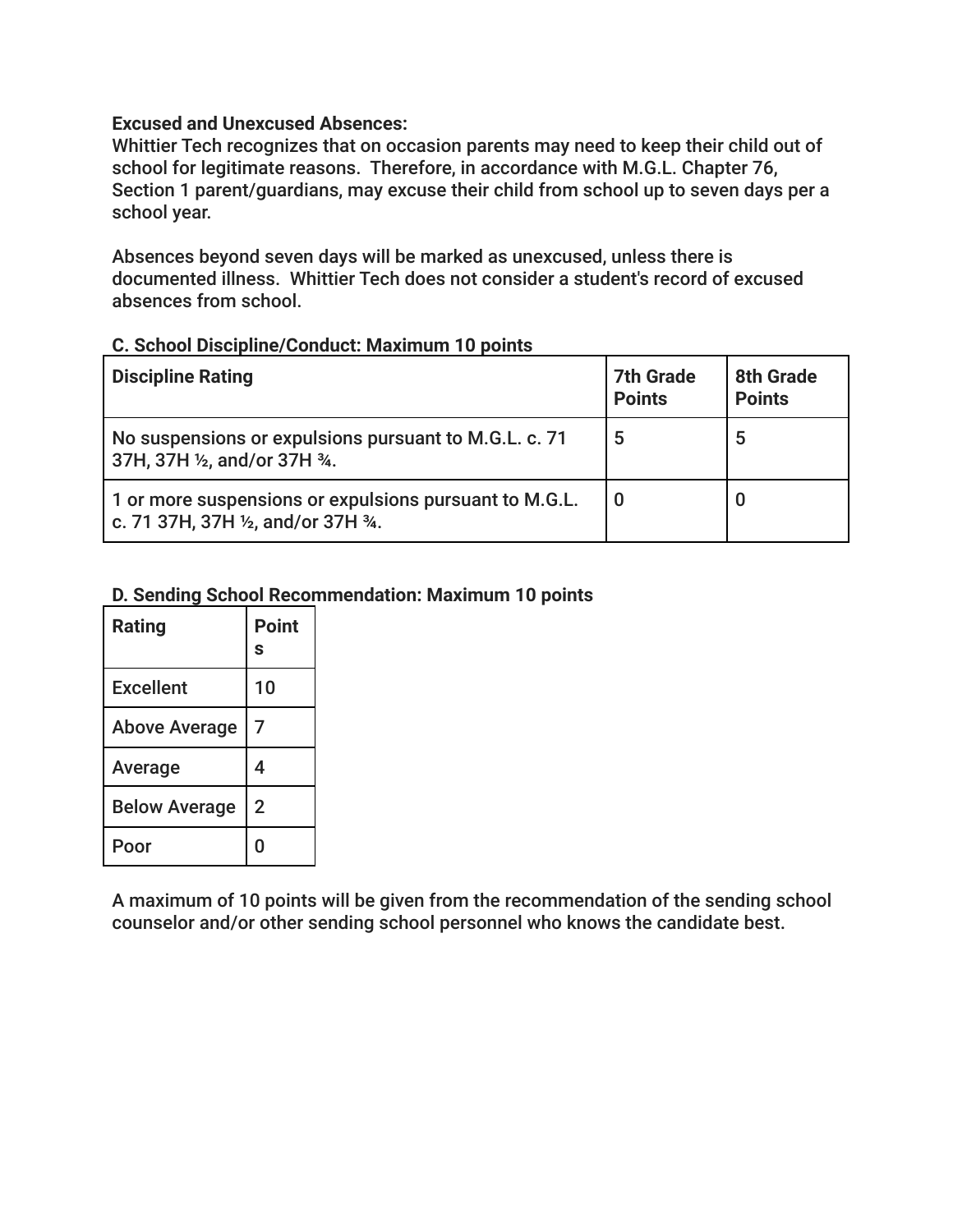#### **E. Interview: Maximum 30 points**

| Rating               | <b>Point</b><br>S |
|----------------------|-------------------|
| <b>Excellent</b>     | 30                |
| <b>Above Average</b> | 23                |
| Average              | 18                |
| <b>Below Average</b> | 10                |
| Р,                   | Ω                 |

The interview permits applicants an opportunity to provide context for their application and allows Whittier Tech to assess applicants' motivation and realism relating to a technical/vocational education.

Applications are reviewed, processed and assigned points for each area. Points are derived from the report cards of the current and previous school year. Points are totaled for each applicant. A maximum total of one hundred (100) points can be earned.

After a point total for each resident applicant has been determined, all resident applicants are placed in order of their point total. The resident applicant with the highest point total is accepted first, the resident applicant with the second highest point total is accepted second, and so on until all seats are filled. All resident applicants are accepted or placed on a waiting list. If openings occur, the seats are filled by accepting resident applicants from the waiting list. These resident applicants, like those accepted earlier, are accepted in order of their place on the waiting list determined by the total points given according to the selection criteria.

Non-resident applicants are evaluated using the criteria in this Admission Policy and will be placed on the waiting list after the resident applicants. Non-resident applicants on the waiting list will be accepted only if all resident applicants on the waiting list have been accepted.

All applicants whose complete applications are received by Whittier by April 1st are notified of their acceptance status by an email and letter to their parents/guardians. Their local school counselor will also be notified soon after applicants receive their decisions. Applications received after April 1st will be evaluated using the same criteria as other applications and their composite score will be integrated in rank order on the established waiting list.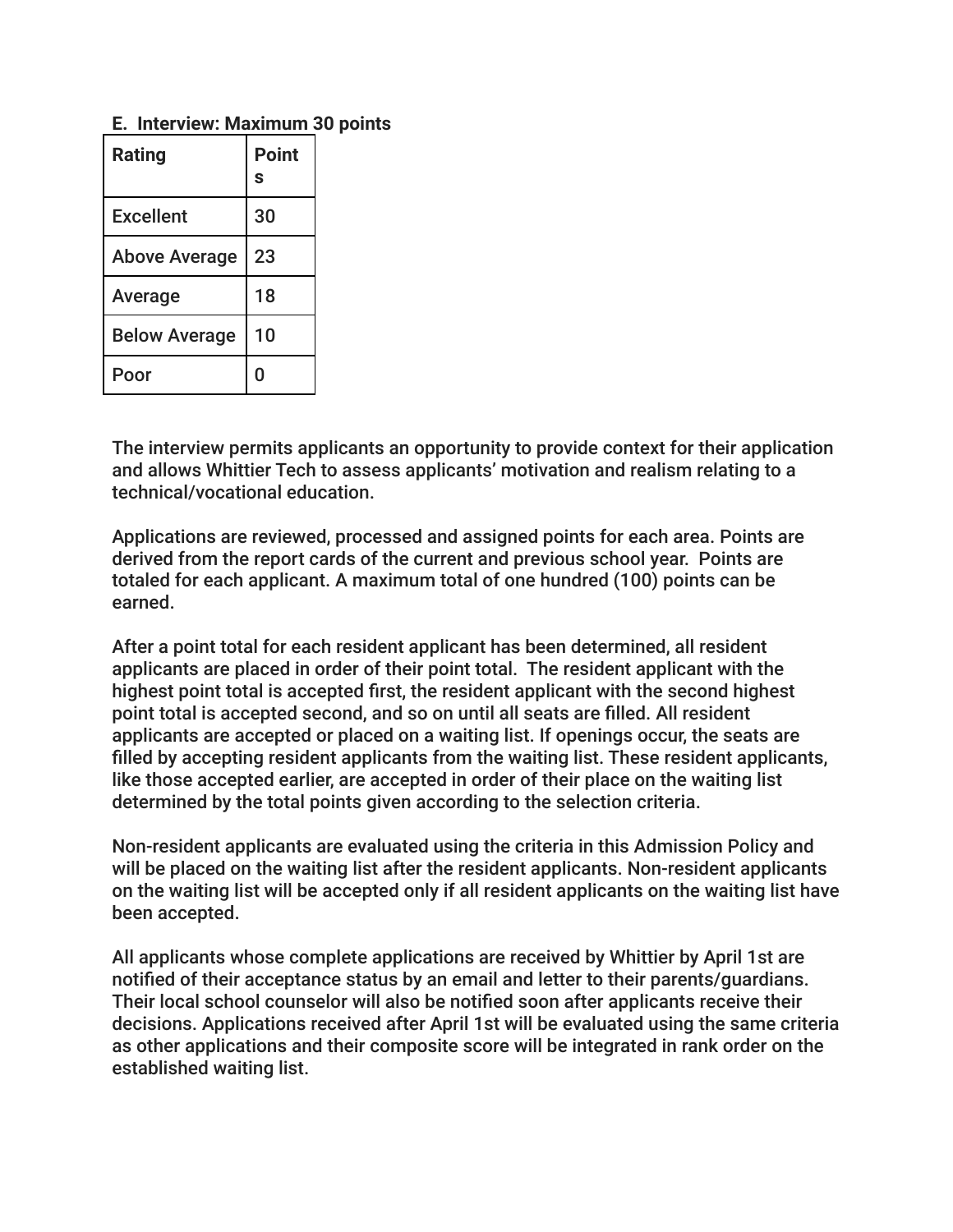#### **VII. EXPLORATORY PROGRAM**

Because Whittier Tech offers 5 or more Chapter 74 state-approved programs, Whittier Tech provides a half year exploratory program for 9th grade students, which is based on applicable Vocational Technical Education and Massachusetts Curriculum Frameworks.

 All ninth grade students enrolled at Whittier Regional VTHS participate in a vocational-technical Exploratory Program from September through January designed to introduce each student to several career pathways, including non-traditional careers, while helping them discover their talents and interests. In quarters 1 and 2, all students participate in a bi-weekly Exploratory Program where they visit all career technical programs.

#### **VIII. PROGRAM-SPECIFIC ADMISSION**

Whittier Tech uses the following system for students to identify and enroll in their Chapter 74 technical program:

During the exploratory period, career technical instructors evaluate each student based upon a common rubric/scoring guide including the following:

25% Health/Safety Strand 1 25% Technical Skills Strand 2 25% Embedded Academics Strand 3 (reflective writing) 25% Employability Strand 4

Based on the above criteria, students may receive a maximum total of 100 points over each exploratory cycle. Exploratory scores are then tabulated, organized, and reported to each individual student and his/her parent/guardian. At the conclusion of the Exploratory Program, each student selects his/her program of choice; as well as second and third choices from the explored technical programs for which he/she earned a passing grade. Student requests are sorted to rank order the students according to their score in the career technical program the student requested as his/her first choice. Students are admitted into the career technical program of their choice based on the point total they received in their first choice career technical program. When a career technical program exceeds its capacity for enrollment, the following steps are taken for placement:

1. Students are placed in their 2nd and 3rd choices according to their choice of career technical program. 2. Their rank order (using exploratory scores) is then compared to other students requesting that career technical program. 3. In all cases, tie scores are broken by the cumulative average of all exploratory evaluations. If a tie remains the academic grade point average (consisting of English Language Arts, math, science and social studies); and student discipline will be used to break the tie according to the admission policy rubric. 4. Program waitlists are created when students are placed in a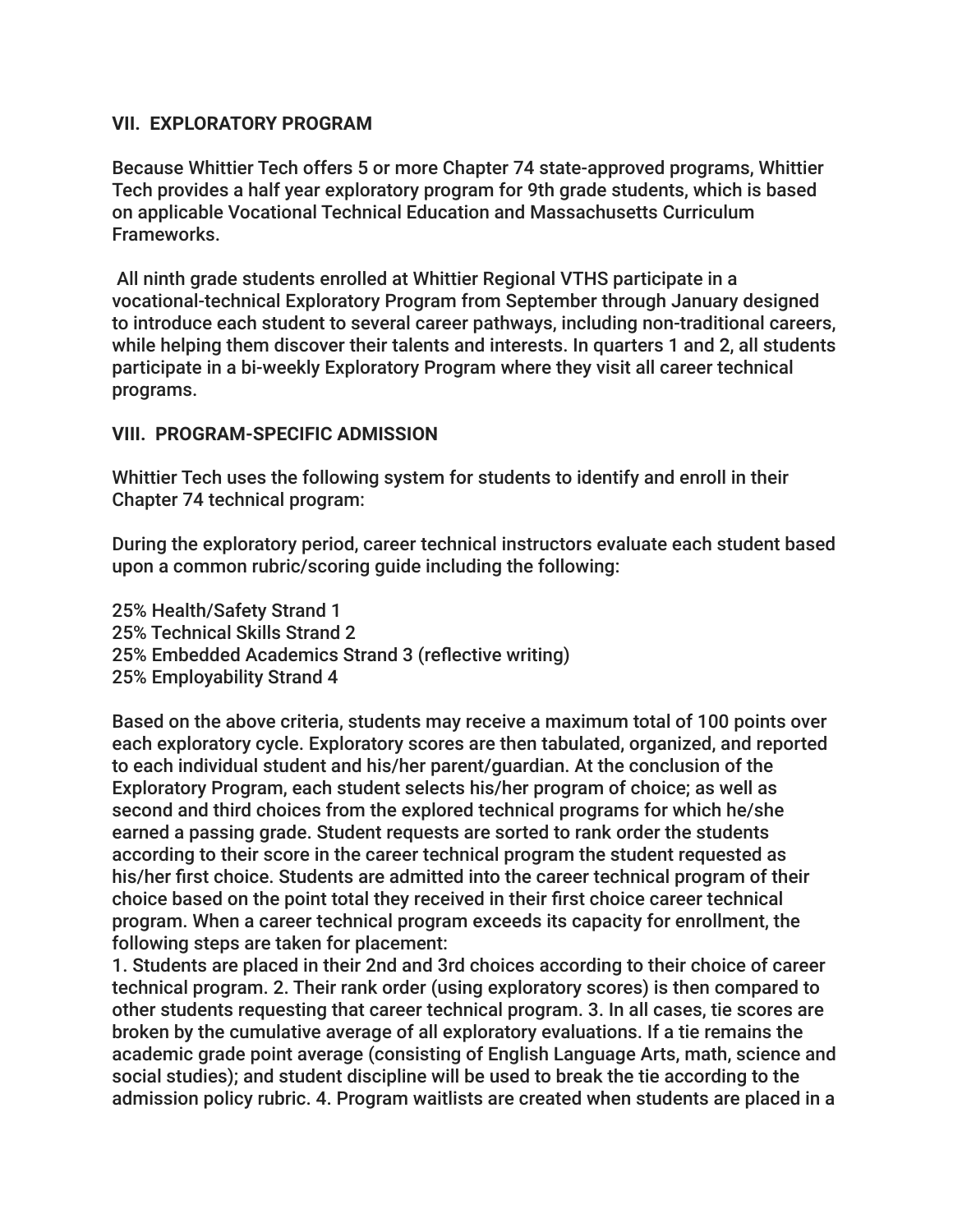career technical program other than their first choice, yet would like to be in a different career technical program. Students on a waitlist are rank-ordered by their exploratory evaluations. Waitlisted students are notified if an opening occurs in their desired choice and given the option to change or remain in their current placement up to the commencement of grade 10 CTE programming. 5. If a student did not receive any of their three choices and wishes to explore additional career technical programs, they may do so for two additional cycles provided there is space available. After placement, students continue in the career technical program in which they were placed for the remainder of their school tenure unless they request a transfer. Students who wish to transfer from one career technical program to another may apply for transfer through their school counselor by completing a Request for Technical Program Transfer form. Transfer requests will be considered subject to availability of openings in the requested program(s). Students who enroll in Whittier Tech after grade 9 will be accepted into a specific technical program upon admission. If, after enrollment, the student desires a technical program change, the students may apply for transfer through their school counselor by completing a Request for Technical Program Transfer form. Transfer requests will be considered subject to availability in the requested career technical program(s).

## **IX. ADMISSIONS REVIEW AND APPEALS PROCESS**

Upon receipt of notification from Whittier Tech indicating that the applicant was placed on a waiting list, the parent or guardian of the student may request a review of the decision. This will be done by sending a letter or email requesting a review to the Principal within thirty days of the receipt of the notification. The Principal will respond in writing with the findings of the review within thirty days.

| By email                          | By mail or hand delivery                                                                  |
|-----------------------------------|-------------------------------------------------------------------------------------------|
| principalsoffice@whittiertech.org | <b>Principal</b><br><b>Whittier Tech</b><br>115 Amesbury Line Road<br>Haverhill, MA 01830 |

To request a Principal review of the decision:

Within thirty days after the Principal's review decision, if the parent/guardian wishes to appeal the findings of the review, they may do so by sending a letter or email requesting that they be scheduled to appear before the Superintendent. The Superintendent will respond in writing to the parent/guardian with a scheduled date for the appeal within thirty days of the receipt of the letter. The Superintendent will then respond in writing within thirty days of the meeting when the appeal was presented whether the decision will stand or be overturned.

To request an appeal of the Superintendent: